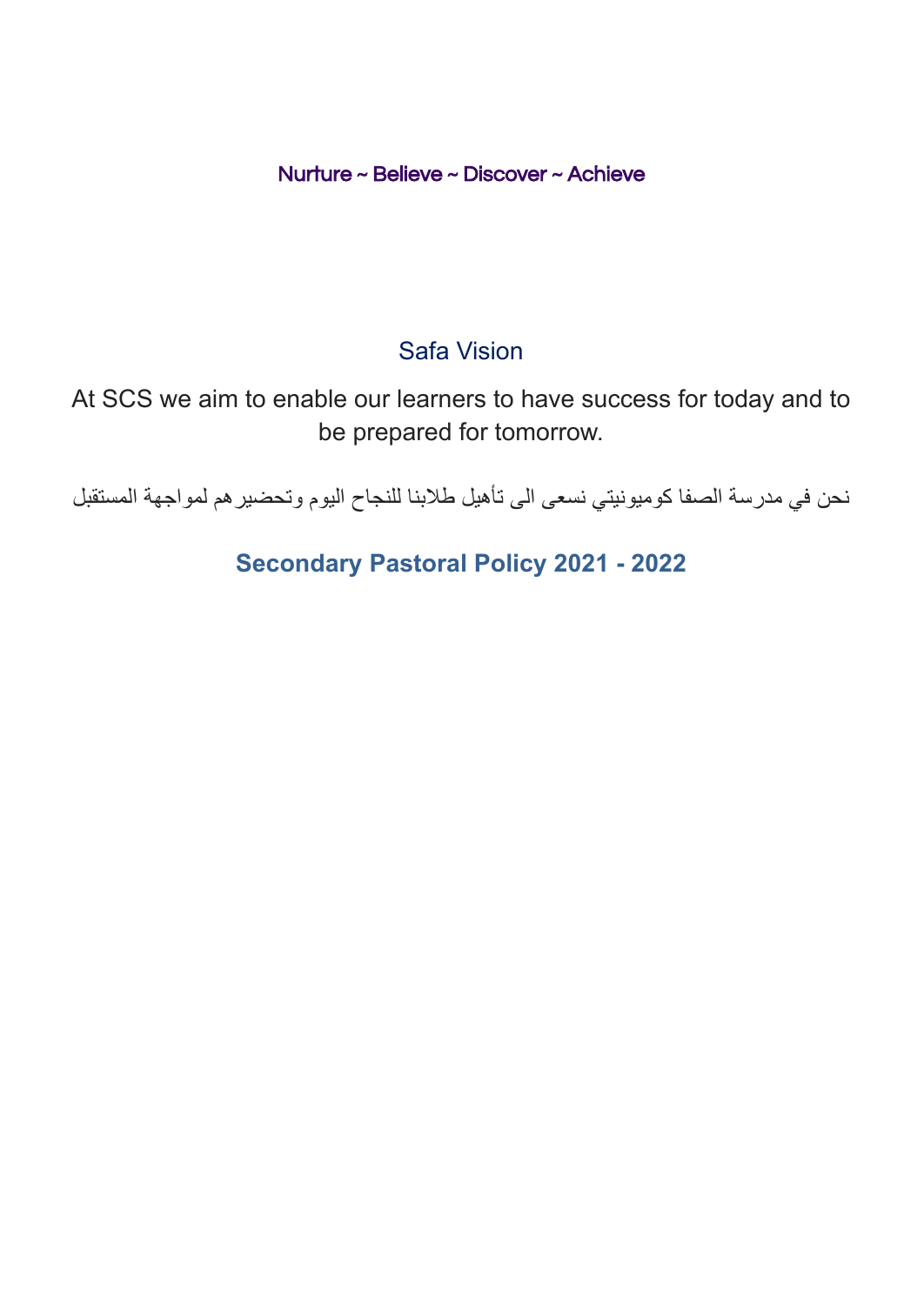

## **Pastoral Policy 2021 - 2022**

## **Safa Community School**

## **Contents**

|                                             | <b>Key Personnel</b>                     | Page 2 |
|---------------------------------------------|------------------------------------------|--------|
|                                             | <b>Aims</b>                              | Page 3 |
| 1.0                                         | <b>Rationale</b>                         | Page 3 |
| 2.0                                         | <b>Behaviour</b>                         | Page 3 |
| 2.1                                         | <b>Procedures</b>                        | Page 4 |
| 2.1.1                                       | <b>Positive Behaviour Management</b>     | Page 4 |
| 2.1.2                                       | <b>Restorative Justice</b>               | Page 5 |
| 2.1.2                                       | <b>Rewards</b>                           | Page 5 |
| 2.2                                         | Recording                                | Page 6 |
| 2.3                                         | <b>Attendance</b>                        | Page 6 |
| 2.3                                         | <b>Bullying</b>                          | Page 7 |
| 2.5                                         | <b>Student Leadership</b>                | Page 7 |
| 2.6                                         | <b>Safeguarding and Child Protection</b> | Page 7 |
| 2.7                                         | <b>House System</b>                      |        |
| 2.8                                         | <b>Reference Policies</b>                | Page 8 |
| <b>Appendix</b>                             |                                          |        |
| Appendix A: Standards of expected behaviour |                                          | Page 9 |
|                                             | <b>Appendix B: Safa Souk incentives</b>  | Page 9 |
|                                             |                                          |        |

|                                                     | - - - - - |
|-----------------------------------------------------|-----------|
| <b>Appendix C: Levels of Unacceptable Behaviour</b> | Page 10   |
| Appendix D: Flow diagram of pastoral structures     | Page 11   |

**Appendix E: Restorative Justice Question Sheet Page 12**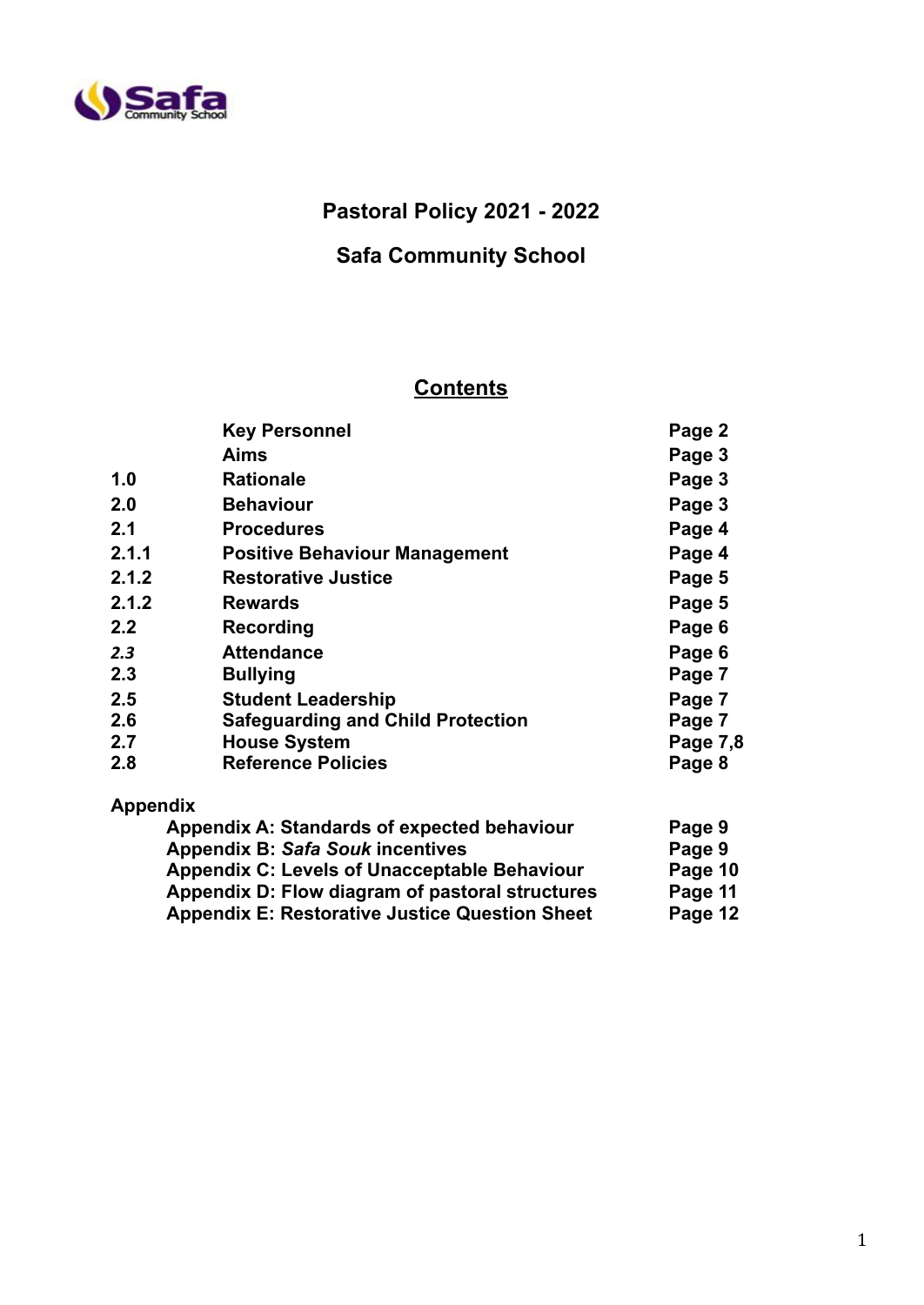

## *Key Personnel*

| <b>Secondary School Senior Leadership Team</b> |  |                            |  |
|------------------------------------------------|--|----------------------------|--|
| Principal                                      |  | Ms Leanne Fridd            |  |
| <b>Head of Secondary</b>                       |  | Mr. Mike Davies            |  |
| Deputy Headteacher of Pastoral/                |  | Mr. Mathew Ashton          |  |
| Whole School Head of Child Protection          |  |                            |  |
| Head of 6th Form                               |  | Ms Jenni O'Donnell (SLT)   |  |
| Head of Key Stage 4                            |  | Ms Adie Deacon (SLT)       |  |
| Head of Year 13                                |  | <b>Ms Sarah Cockroft</b>   |  |
| Head of Year 12                                |  | Mr David Forsythe          |  |
| Head of Year 11                                |  | Mr Michael Brady           |  |
| Head of Year 10                                |  | Ms Emily Birks             |  |
| Head of Key Stage 3                            |  | Ms Emma Hargreaves (SLT)   |  |
| Pastoral Leader Year 9                         |  | Ms Tina Filipcic           |  |
| Pastoral Leader Year 8                         |  | Mr Jay Stewart             |  |
| Pastoral Leader Year 7                         |  | Ms Rebecca Williams        |  |
| <b>School Counsellor</b>                       |  | <b>Ms Lucinda Hutchins</b> |  |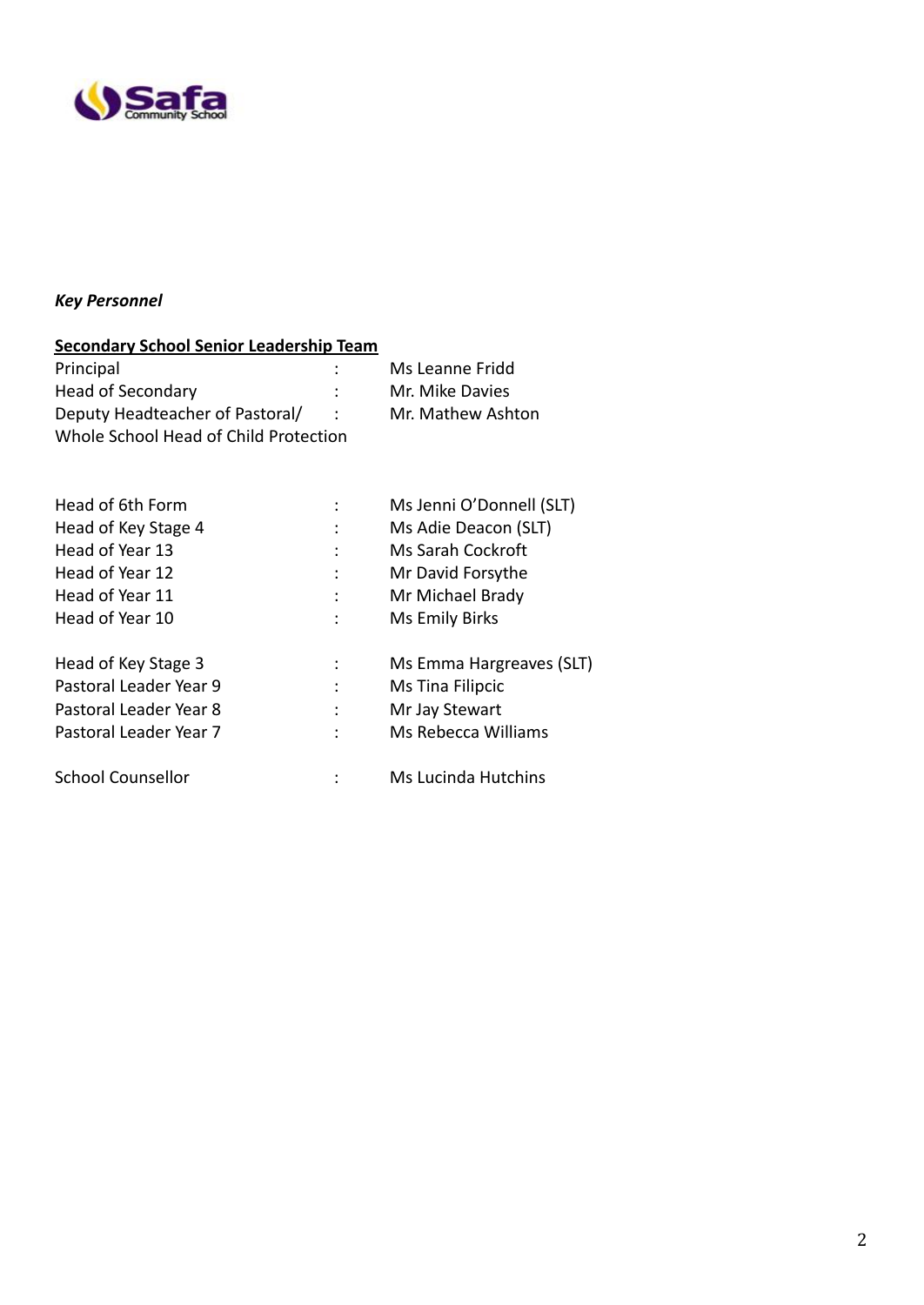

### *Aims of Pastoral Policy*

- To promote positive behaviour among our students
- To encourage students to behave appropriately in a range of situations
- To create an ethos and environment where students feel safe and happy
- To encourage students to grow into responsible citizens
- To ensure students act like positive role models
- To appreciate and value all members of the community no matter of race, gender or ethnicity

### *1.0 - Rationale*

At Safa Community School (SCS) we seek to promote the highest standards of behaviour and self-discipline and are committed to rewarding good behaviour. Our aim is to promote a positive ethos throughout the school that creates an environment where students feel safe, secure and happy, thus maximising their learning opportunities. All members of staff are expected to encourage students to behave responsibly and to manage behaviour effectively using the procedures set out in this document. SCS seeks to ensure that staff use appropriate rewards and reflections in a consistent way so that students view the school's policy as fair and non-discriminatory.

At SCS we recognise that a student's behaviour is closely linked to their social and emotional well-being. As such, rewards and reflections are always applied with this in mind, dependent on the needs of the individual student concerned. Support and training is given to staff when required to help them deal with particular individual students or situations. Strategies are most effective when there is a partnership between parents, the school and, where necessary, outside agencies. We aim to provide consistent support and guidance to ensure high standards are adhered to.

This policy applies to all Secondary students and will be given to all staff as part of an induction process. Volunteers and those supervising extra-curricular activities or accompanying school trips are instructed to make themselves familiar with the Positive Behavior Management Policy.

We have very high expectations of our students and a belief that every student is capable of meeting them. The Positive Behavior Management Policy exists to make sure learning can happen in the best possible conditions and therefore everyone has to follow the Policy so that the system works and everyone benefits. Within this Policy are the necessary consequences for not meeting our expectations - the expectations are clear and there is consistency to the consequences.

Corporal punishment or the threat of corporal punishment of students is prohibited at SCS.

#### *2.0 - Behaviour*

Promoting high standards of behaviour and self-discipline, committed to rewarding good behaviour. Good behaviour is at the heart of productive learning. Where teachers can form positive relationships with their students it will increase the likelihood of students flourishing.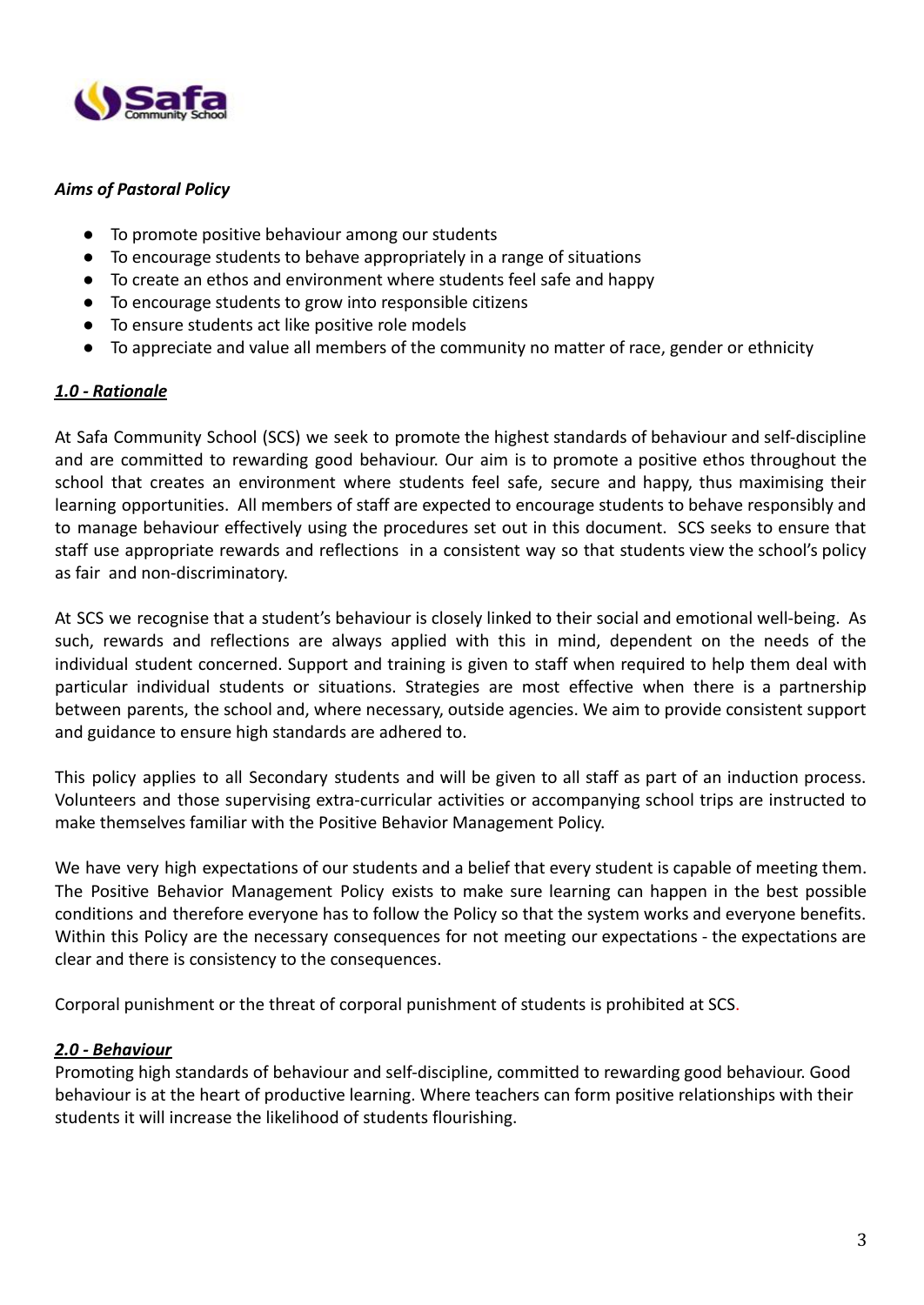

### *2.1 - Procedures*

**Standards of expected behaviour** in the Secondary School are based on the SCS expectations set out in **Appendix A** .

Student behaviour is always managed at SCS in a manner appropriate for a student's stage of development and particular individual needs. The emphasis is upon positive reinforcement of desired behaviours and a variety of incentives and rewards for good behaviour are used. We ensure that rules and expectations are explicit, familiar to students and consistently applied. We reinforce mutual respect and good behaviour at every opportunity including Form time, assemblies, ECA's and all school trips including sports fixtures.

Where behaviour falls below the expected SCS standards, there is a clear and precise pathway of consequences which are designed to help students identify what has gone wrong and to modify their conduct. Details of this resolution pathway can be found below which indicates that minor indiscretions are dealt with by teachers themselves whilst persistent or more serious matters are referred to Heads of Departments, Heads of Year and members of the Senior Leadership Team (SLT). Any behavioural intervention is dealt with proportionally, consistently and reasonably, taking into consideration the needs of all parties involved.

## *2.1.1 - Positive Behaviour Management - Remind, Reflect, Resolve*



#### **Remind-Reflect-Resolve**

A simple 3 stage process to be implemented in the classroom.

Stage 1: **Remind** The teacher is giving the student a reminder of the behaviour expectations

Stage 2: **Reflect** The student is now asked to reflect on their choices. Teacher will discuss with student at the end of the lesson.

#### Stage 3: **Resolve**

Negative behaviour continues so there will now be a consequence. A restorative meeting between the student and the teacher will take place within 24 hours of the lesson to resolve the issue.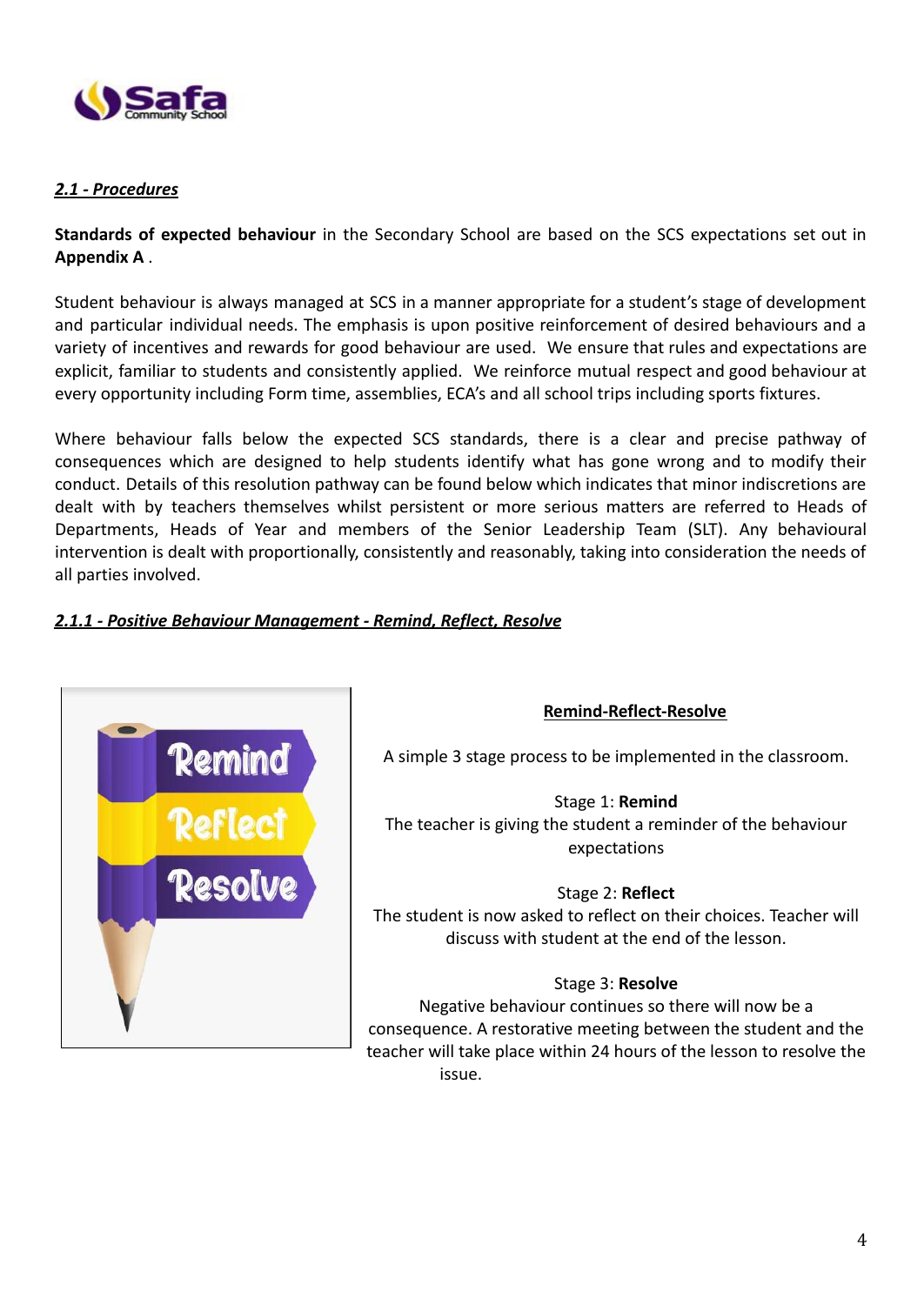

## *2.1.2 - Restorative Justice*

In response to incidents at SCS we take a restorative approach to resolving conflict and preventing harm. Restorative approaches enable those who have been involved in conflict to convey the impact of the incident to those responsible and for those responsible to acknowledge this impact and take steps to put it right. Restorative approaches refer to a range of methods and strategies which can be used both to prevent relationship-damaging incidents from happening and to resolve them if they do happen.

## *2.1.3 - Rewards - Positive Reinforcement*

We seek to promote and reward good behaviour in a variety of ways including the following:

- **Individual teachers** using their own classroom strategies to motivate and reward
- **● Verbal praise, both private and public** student's who produce work to an excellent standard will be praised by their teacher in class but also through contact with parents via email or telephone
- **House Points** awarded for positive behaviours and academic achievement, also extending beyond the classroom; recorded in student's planner both as an individual award and towards a House total; totaled weekly by Form Tutors; students can accrue points and redeem them in the *Safa Souk* for various prizes
- **Shout Outs** teachers will nominate students with whom have performed well in their subjects and those students will be called out in assemblies.
- **Subject Awards** awarded at the end of each term in a House assembly to a student who shows most improvement in their work (awarded to someone who isn't necessarily an academic high achiever) or personal development (e.g. significant contribution to an activity, school society or event)
- **● Attendance Awards** awarded monthly to individual students with outstanding attendance; weekly award to tutor groups with outstanding attendance
- **● Monthly Key Stage House Prize** awarded by Key Stage Leaders for a student of their choice who has contributed greatly to school and consequently to their House across the month
- **● Principal's Praise** the practice of asking a student to report to the Head for special congratulations following an outstanding piece of work, special music, games, drama achievement; acknowledgement of this process to the student's parents via email or telephone.

#### **See Appendix B** *Safa Souk* **incentives.**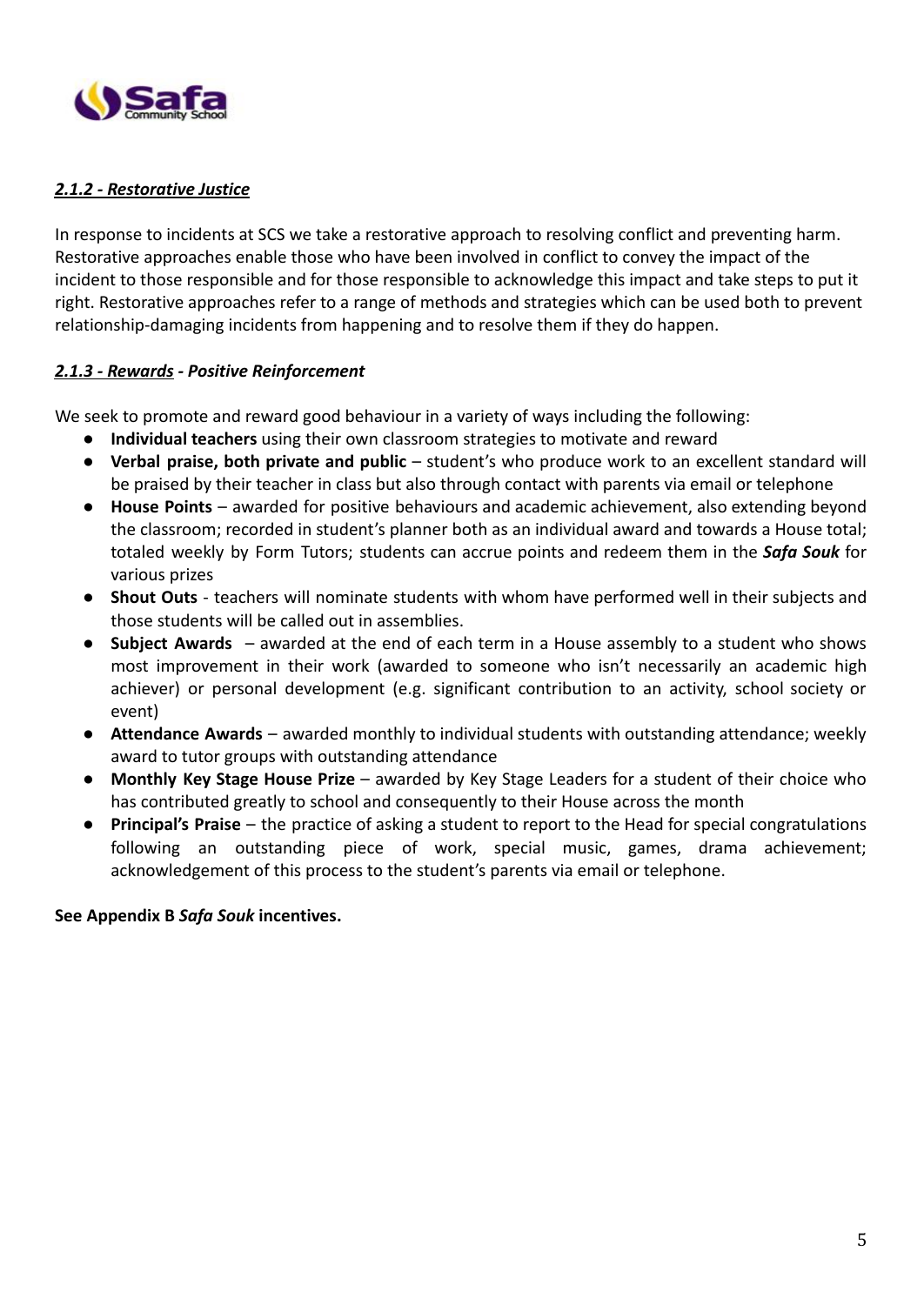

### *2.2 - Recording*

Behaviour will be recorded on the school ISAMS system and will be monitored by members of the Pastoral team on a regular basis.

### *2.2.1 - Accumulation of Behaviour Points added to ISAMS*

Heads of Year will keep track of the number of Behaviour Points students have accumulated each week / each term and will act accordingly using the scale found in **Appendix C Levels of Unacceptable Behaviour,** where examples of the different levels of unacceptable behaviour can be found.

The following forms of intervention may be used to understand and rectify behaviour which is deemed unacceptable and will be used as circumstances demand;

- ★ **Academic or Behaviour Report** this is a form of monitoring academic progress, punctuality and behavioural issues. The student must get the signature of the teacher from each lesson or activity throughout the day. The Pastoral Leader and the student's Form Tutor will oversee the 'On report' process with the student reporting to them at regular intervals determined by the Pastoral leader.
- ★ **Internal Isolation** this sanction may be appropriate for serious or persistent behaviour issues. A student may be placed in internal isolation for a specified period of time and supervised by the Pastoral Team. Subject staff will set timetabled subject work. Break and/or lunchtime will be spent in reflection.
- ★ **Fixed term Exclusion** this may only be authorised by the Principal, or another member of the SLT, in his absence. It may be considered for students who have committed serious disciplinary offences.

#### *2.2.2 - Use of Behavioral Interventions*

In order to promote self-discipline and accountability, any student who experiences a Behavioural Intervention will have the process and expectations clearly explained to them and, if necessary, their parents.

Interventions will be confined to the individual student concerned and will be appropriate and proportionate to the unacceptable behaviour, the individual child and the circumstances. Whole class sanctions are considered inappropriate and are not used unless the SLT have authorised it. The school reserves the right to exclude a student temporarily if necessary, but only the Principal has the authority to action this.

When dealing with inappropriate behaviour, we stress that it is the behaviour that is unacceptable, not the student. Thus, in using an intervention, the member of staff is disapproving of the 'action' not the student.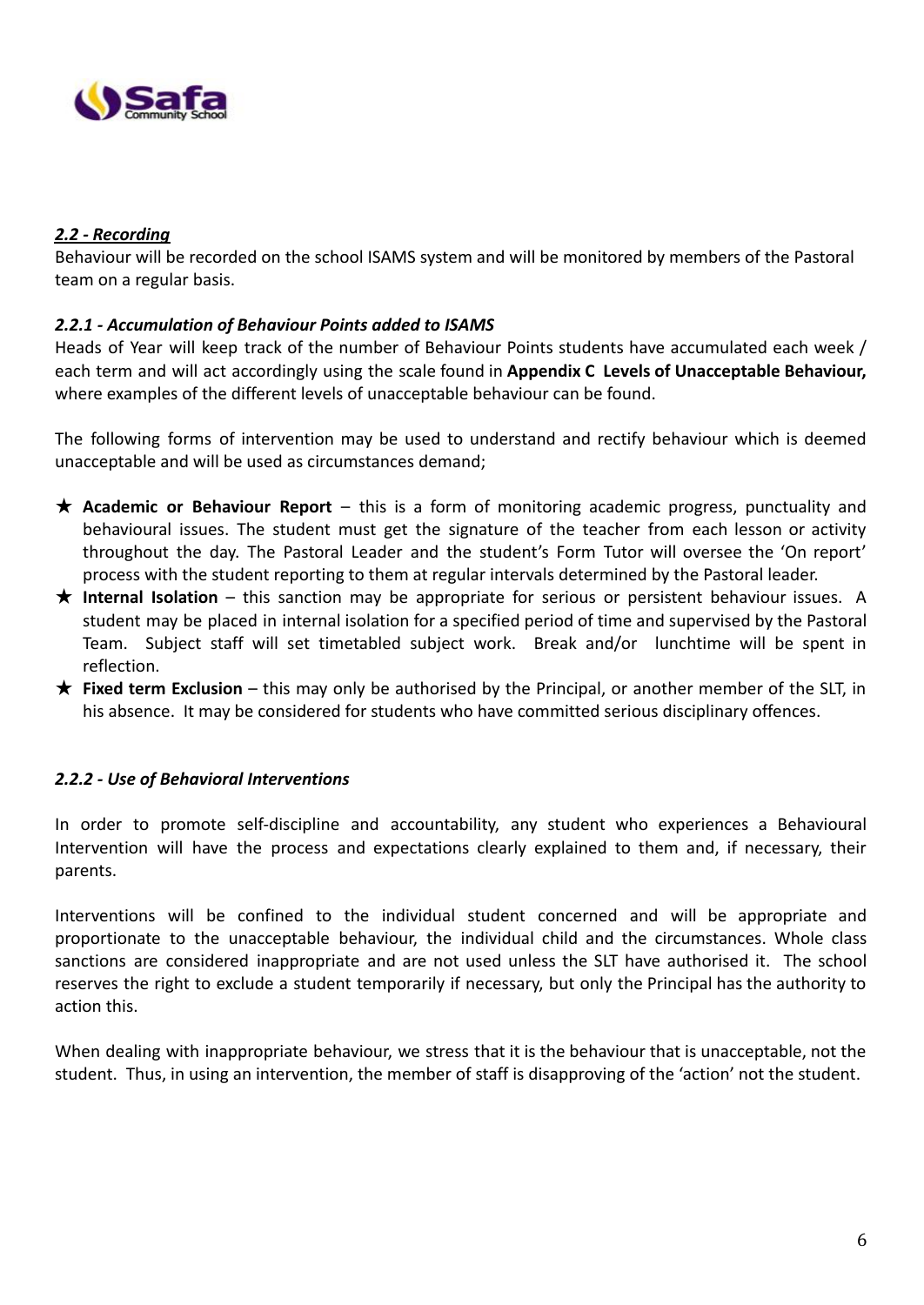

### *2.3* **- Attendance**

Attendance is recorded via the schools internal ISAMS system. This is tracked by the attendance team and communicated with students and parents on regular intervals via the pastoral team. Where a student's attendance is highlighted as a concern, parents will be called in for meetings to discuss actions moving forward.

### **2.4 - Bullying**

All incidences of bullying should be reported and will be managed through our anti-bullying procedures. All pupils and parents receive a copy of the anti-bullying procedures on joining the school and the subject of bullying is addressed at regular intervals within Pastoral time. If the bullying is particularly serious, or the anti-bullying procedures are deemed to be ineffective, the Pastoral Team, head teacher and the SDCPO will consider implementing child protection procedures.

### **2.5 - Student Leadership**

At Safa Community School we attempt to offer a range of leadership opportunities, while also understanding that it is not possible for all students to have a formal leadership position.

It is important that students know that they have the ability to lead others whether they have a title or not. At SCS we encourage collaboration and communication among our students in lessons and where possible, we ask students to take on leadership roles within the classroom to help improve the learning of others. The use of learning gears promotes collective responsibility in the classroom and provides the students with the opportunity to be self managers and be leaders when working as part of a team. In the Primary phase the use of Kagan groups gives the students the chance to take on a variety of roles within a group context and share the leadership responsibilities.

Teachers will provide students with the opportunity to be learning coaches particularly in the primary phase. Secondary students will have leadership opportunities as mentors to younger students helping to set clear targets and goals that are measurable over a period of time.

#### **2.6 Safeguarding and Child Protection**

In SCS the welfare of each child is our paramount consideration. Everyone who works in our school has clear guidance on the action that is required where the abuse, neglect or self-harming of a child is suspected. Child abuse will not be ignored in our school. All new staff, teaching and non-teaching, will be subject to appropriate background checks. All staff have been given guidelines concerning their behaviour towards pupils.

#### **2.7 House System**

At Safa Community school we place a huge value on our House System and the personal development of students outside of the classroom environment. All students are given one of our four houses on their arrival at SCS helping to formulate part of their wider school identity and promote their social development.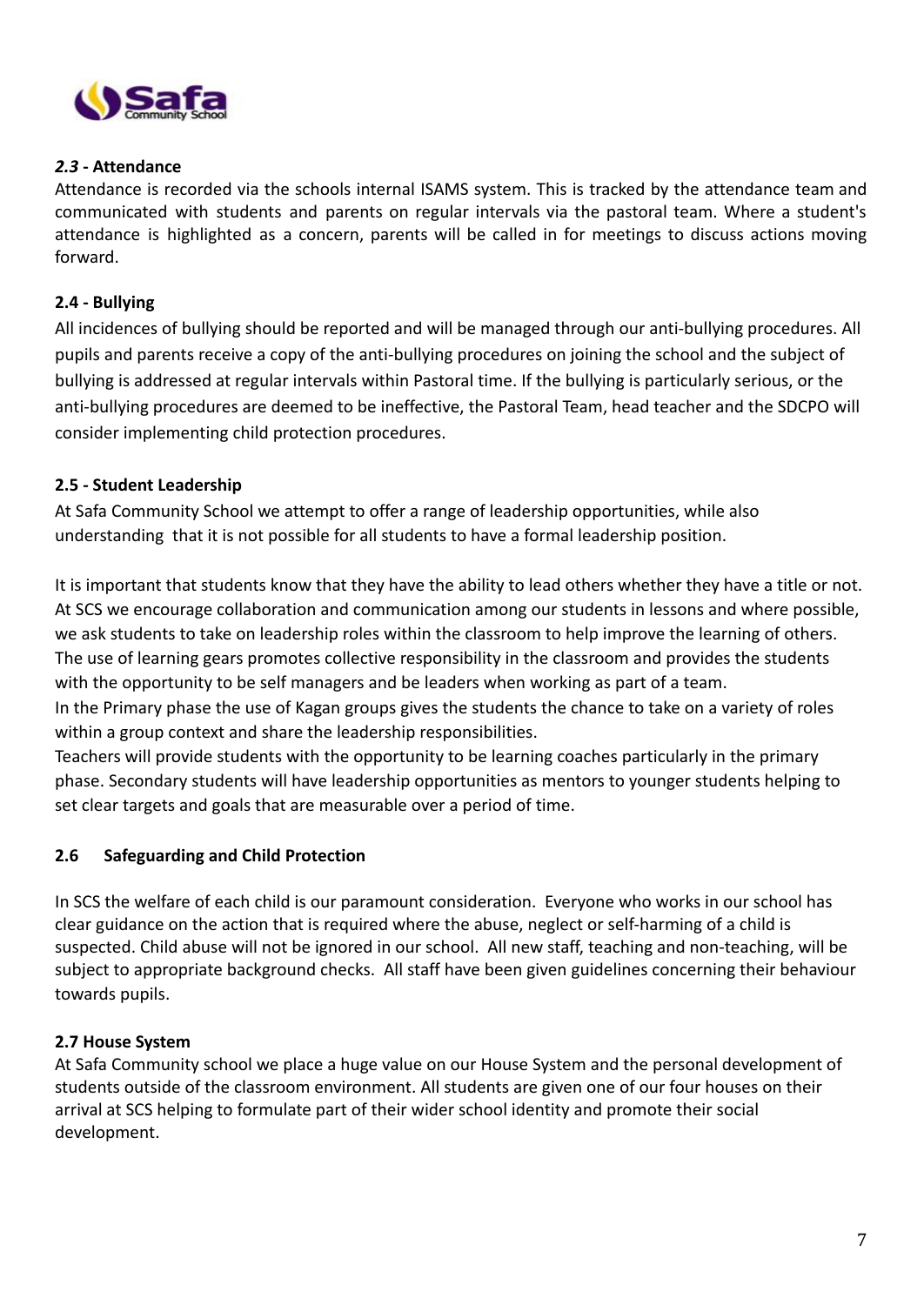

To promote the social development of a student at SCS we try to create a sense of belonging for our students by developing school pride, involvement and participation. A sense of belonging develops confidence in each learner which encourages self esteem. The house system encourages leadership potential amongst learners by developing trust, giving responsibility, and expecting accountability. House captains will be the leaders and act as role models and mentors to those other students in their house. They are responsible for promoting the ethos of their house and encourage participation of all members during competitions and events.

The house system allows all learners to be involved and work towards some common goals alongside their peers. Throughout the year each child will almost certainly represent his/her House competitively at various times.

## **2.8 Reference Documents**

- Attendance Policy
- Anti Bullying Policy
- Cyber Bullying Policy
- Mental Health and Well Being Policy
- Distance Learning Policy

**Review and Monitoring Next review date:** July 2022 **Reviewed by:** Mathew Ashton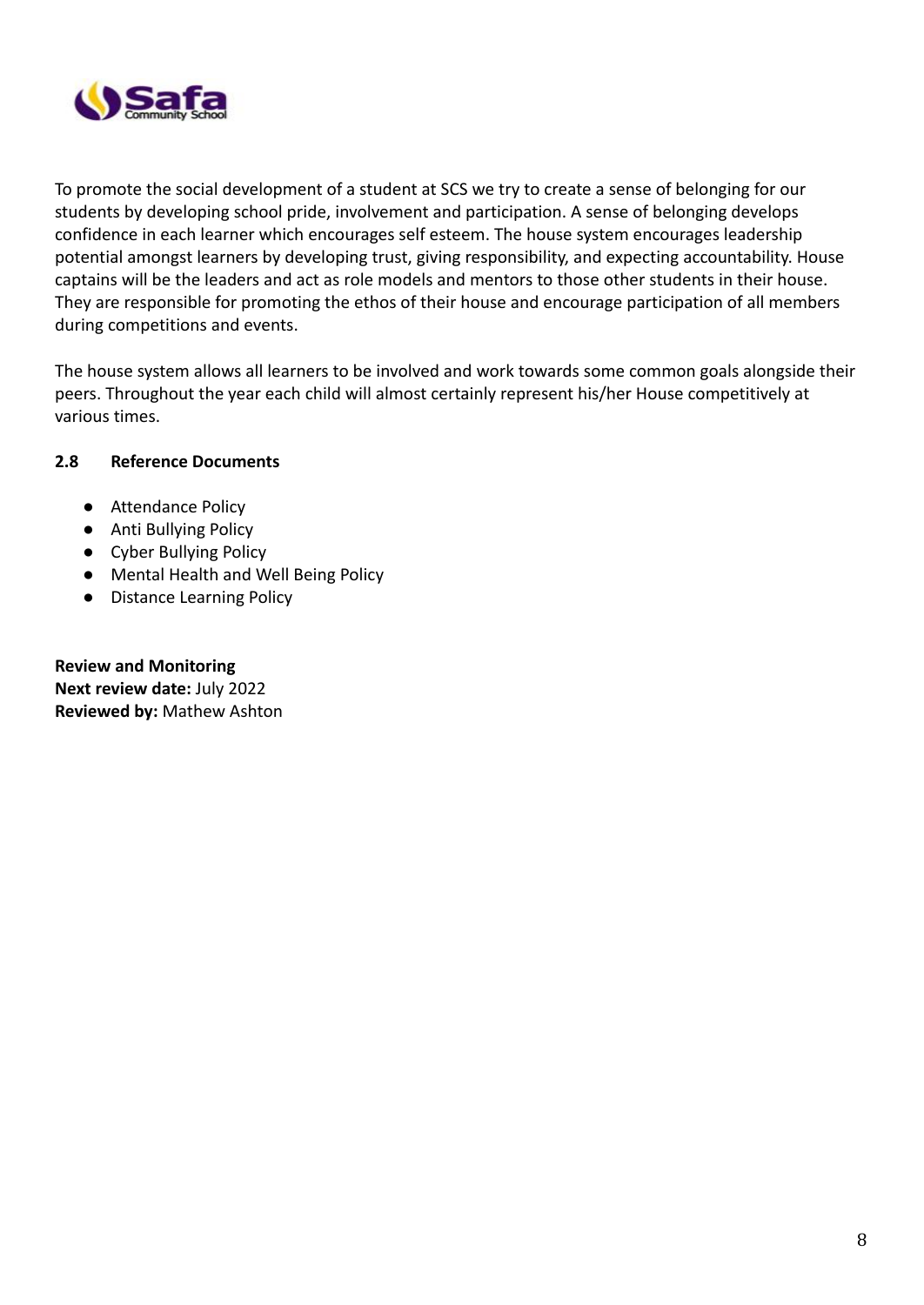

### **Appendices**

### **Appendix A: Standards of expected behaviour**

THE FOLLOWING IS EXPECTED FROM ALL STUDENTS

- To arrive on time for your lessons
- To listen carefully to your teachers' or other adult's instructions without interrupting
- To complete all work and homework punctually
- To wear your uniform correctly in lessons, around school, to and from school
- To respect other students' right to learn through good behaviour
- To use appropriate language in lessons and around the school site
- Talk to all adults and students appropriately
- To use bins for any litter
- If you purchase food from the cafeteria only eat in the dining room or outside
- To treat other students and their possessions with respect inside and outside lessons as you would wish them to treat you
- To treat the school building and facilities with respect

#### THEREFORE THE FOLLOWING ARE UNACCEPTABLE AT SCS

- Being late to lessons
- Not completing work or homework punctually
- Disrupting other students' learning
- Not being in correct uniform
- Swearing generally around site and at others
- Speaking inappropriately to any adult or student
- Failure to follow instructions
- Using mobile and/or other electronic devices in lessons/around school, including wearing headphones unless directed to do so by a member of staff
- Chewing gum
- Dropping litter
- Eating around school site
- Being physical with any student whatever the provocation
- Stealing
- Being unpleasant/bullying others
- Smoking including possession of cigarettes, possession and/or use of alcohol, cigarettes (including electronic cigarettes), drugs (including legal highs)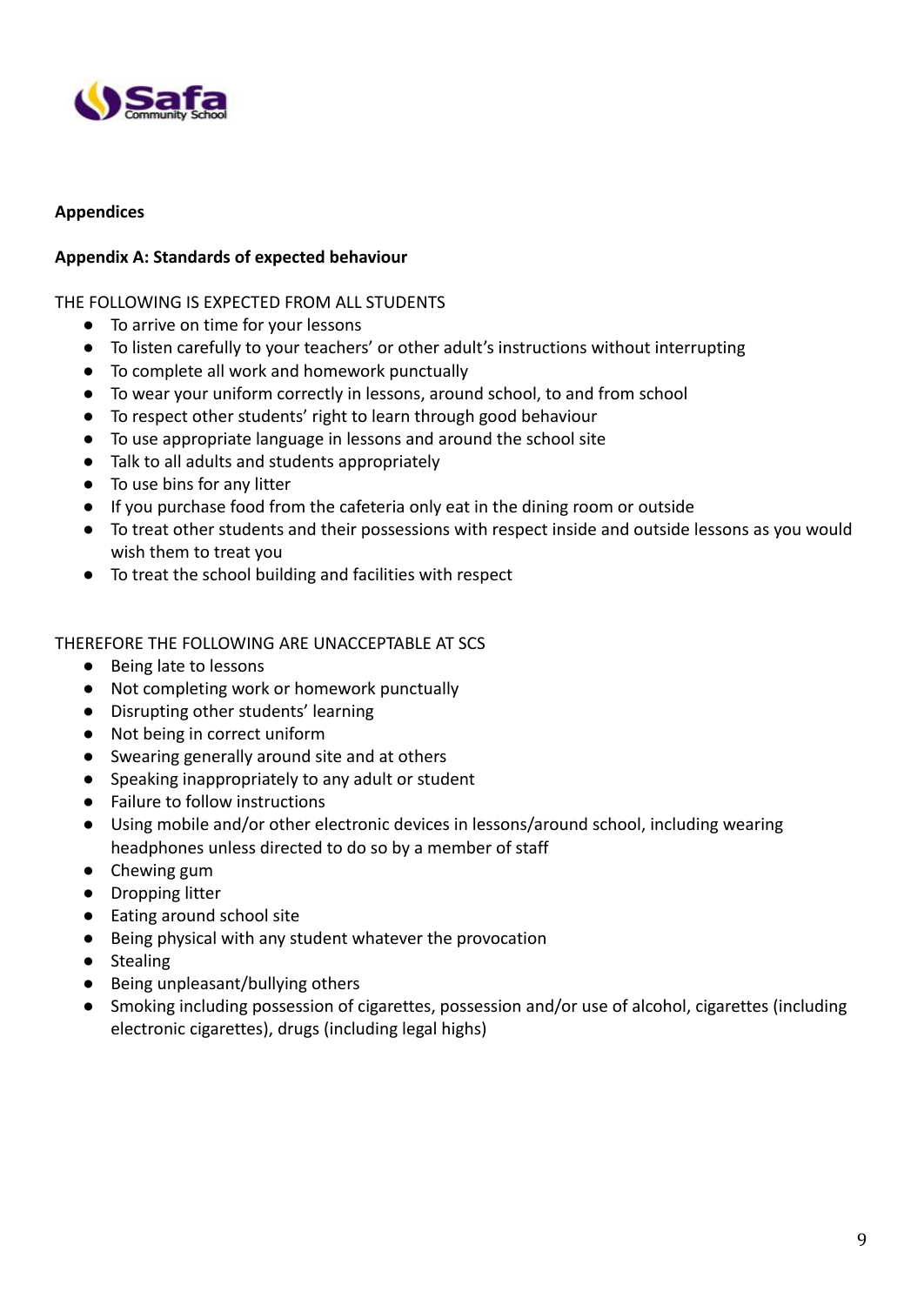

## **Appendix B:** *Safa Souk* **incentives**

| 25 House points         | A positive phone call home<br>Can be purchased anytime<br>Your Head of Year or a member of<br>SLT will make a positive call home |
|-------------------------|----------------------------------------------------------------------------------------------------------------------------------|
| <b>50 House points</b>  | Available all term (students to select<br>rewards at the start of the year)<br>In school rewards                                 |
| <b>100 House points</b> | Available all term (students to select<br>rewards at the start of the year)                                                      |
| 250 House points        | Activities can be on or off site<br>Can bring up to 3 friends                                                                    |
| <b>500 House points</b> | Special reward recognition<br>E.g Shave Mr Brady's head in an<br>assembly                                                        |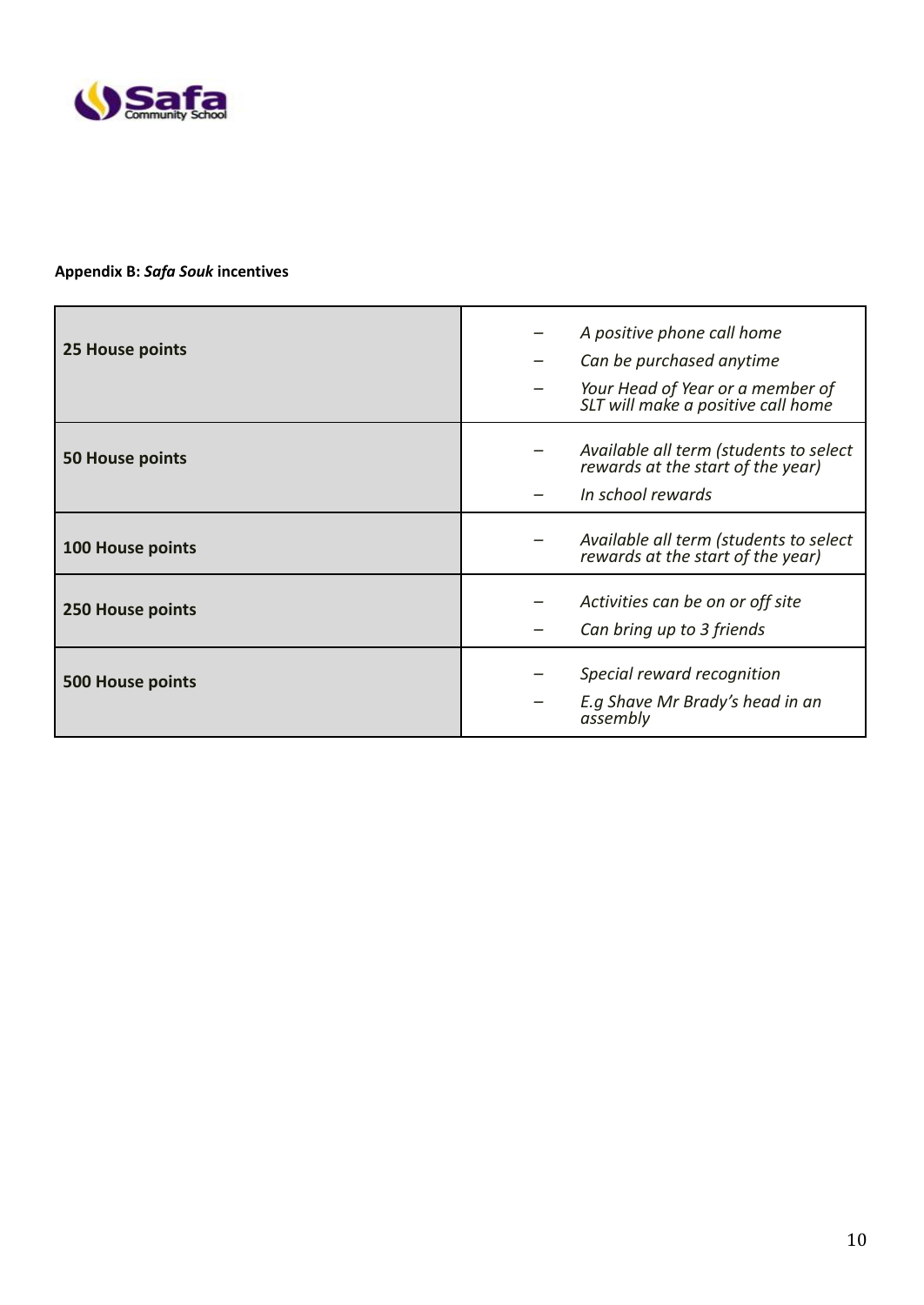

#### **Appendix C: Levels of Unacceptable Behaviour**

| Escalation       |                          |                                                                                                                                                                                              |  |
|------------------|--------------------------|----------------------------------------------------------------------------------------------------------------------------------------------------------------------------------------------|--|
| No. of<br>points | <b>Staff responsible</b> | <b>Procedure</b>                                                                                                                                                                             |  |
| 3                | Form Tutor               | • Conversation with the student.<br>• E-mail to parent<br>$\cdot$ $cc - HoY$                                                                                                                 |  |
| $5 - 15$         | HoY monitor              | Conversation with the student.<br>٠<br>• Put in place support strategy. Investigate issues if it is subject specific<br>• Call/meet parent, e-mail discussion summary.<br>$\cdot$ cc-FT, HOK |  |
| 15               | HoK                      | Conversation with student.<br>٠<br>Meeting with parent. Discuss academic/pastoral report.<br>• E-mail discussion summary<br>• CC FT, HOY, HOP                                                |  |
| 20               | <b>Head of Pastoral</b>  | • Dealt with on individual basis                                                                                                                                                             |  |
| 25               | Head of Secondary        | Dealt with on individual basis<br>$\bullet$                                                                                                                                                  |  |

## **Appendix D: Flow diagram of Pastoral Structures**